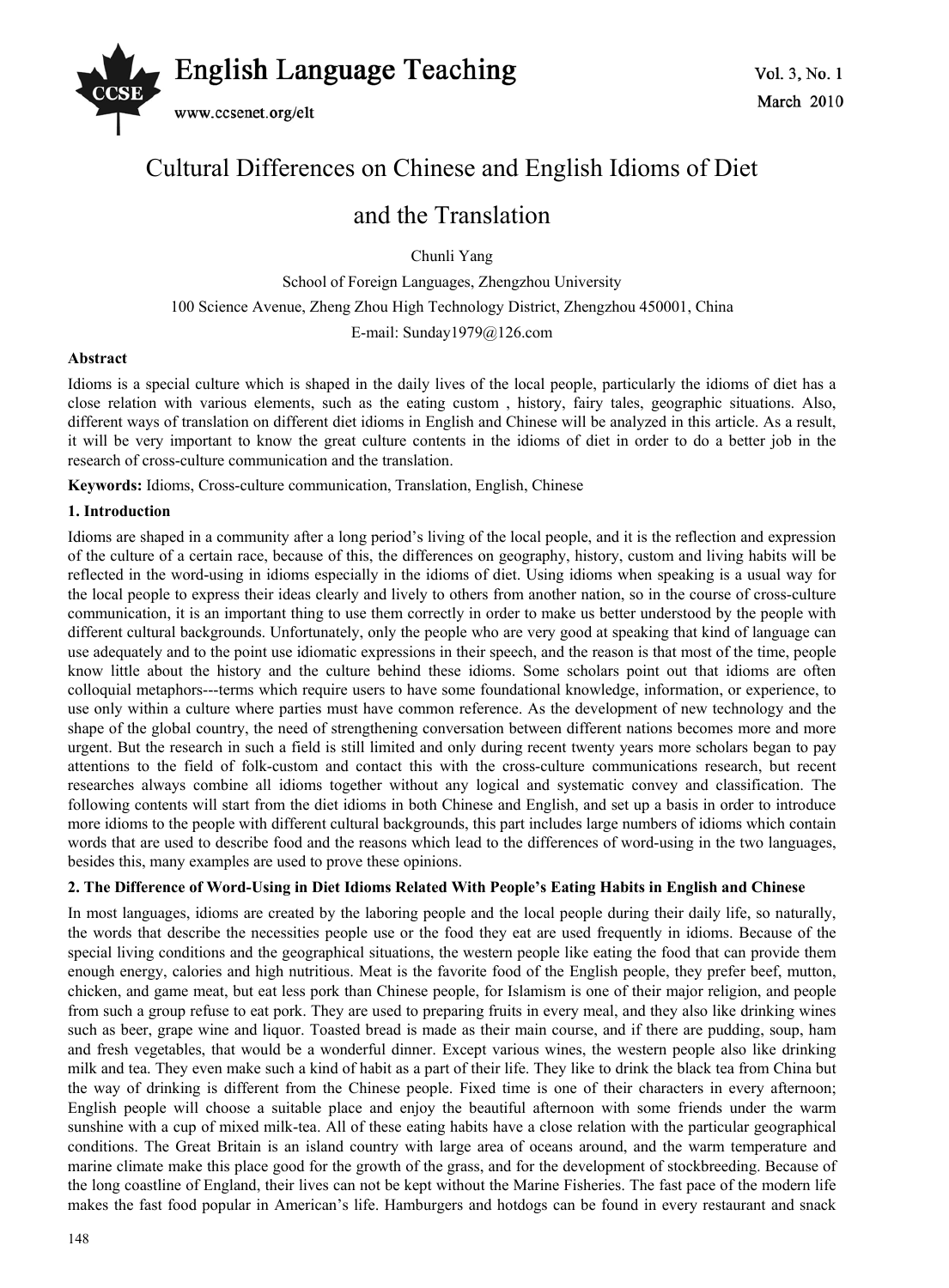stall with steaks, fried chicken, seafood and salad. After every meal, dessert will be prepared, and this part always contains: apple-pie, cheese cake, chocolate, ice-cream, sundae and so on.

In china, rice and wheat are considered the materials for the main course. Their interests are on the taste of food, so the kinds of dished and cooking techniques are various, such as pan-frying, stir-frying, quick-frying, deep-frying, stewing, and smoking. These differences reflect on the use of words in idioms. These words not only can be used to describe food but also own the characteristic of a certain nation. That is to say, these words not only own their conceptual meaning, but also have abundant figurative meaning and reflected meaning.

#### *2.1. The Favorite Food of the Western People and the Related Idioms*

#### 2.1.1. Idioms Which Contains "Bread"

Like rice in the life of the Chinese, bread also plays a very important way in the western people's daily life; so there are large numbers of idioms that contains the word "bread", such as:

#### A. Bread and Butter

The meaning of this idiom is the way of somebody to earn his living, and the second meaning is "common things". For example: It is a bread and butter diamond. It means a common diamond. Although there are differences between the two meanings, they are still very similar. But it is not always used that way; a bread-and-butter letter is no longer a common letter but a kind of letter to show the thanks of the guests to the host's warm reception.

#### B. Earn One's Bread

This idiom has the same meaning as "earn one's living", for example: He now earns his bread by doing odd jobs.

C. Hope is poor man's bread.

The initial meaning of this sentence is that if a poor man wants to survive he should not give up his hope toward life.

2.1.2. Idioms Which Contains "Butter"

Butter is also a necessary part in the meal of the western people. Except the examples listed above, there are other expressions, like:

#### A. Butter Up

This idiom means to praise or flatter somebody excessively to try to change someone's mind by doing things for him or her and being really nice so he or she will do what they want. This saying comes from the simple act of buttering a piece of plain bread which is like making it look and taste better, this is the same as flattering a person, for example: He began to butter up the boss in hope of being given a better job. But "to butter up somebody" means to entrap or ensnare someone. The two meaning of the idiom is contrary to each other.

2.1.3. Idioms Which Contains "Potato"

The custom of eating potato in America has been kept for a long time and that can be dated to the foundation of the country. Although it is said that potato is originally planted in Holland, it has already become a part of English. In the colonial period, the culture of potato has also been passed to America. As a result, the Americans also express their interests on potatoes in idioms:

A. "A hot potato" refers to a trouble or a difficult problem which can not be solved easily. The meaning can be easily understood from the image described in the idiom.

B. "A big potato" is used to describe an important person.

C. "A couch potato" is used to describe a kind of person who lives a life with minimum effort or an inactive TV addict. Television was invented in the 1940s'; this idiom dates from the 1970's, and has a close relation with the television. Some people say that because the Americans like keeping themselves in the sofa and eating potato chips when they were watching TV.

2.1.4. Idioms Which Contain "Cheese"

"He is a big cheese in the company" means he takes an important part in the company.

"My brother and I are as different as chalk and cheese" means my brother and I are completely different from each other, because cheese and chalk are apparently two different kinds of things.

2.1.5. Idioms Which Contain "Egg"

The daily life of housewives is trivial and ordinary, but the idioms they created are not less good than those by their husbands, as they have convenient access to the colorful grassroots of life and they have rich experience of household life.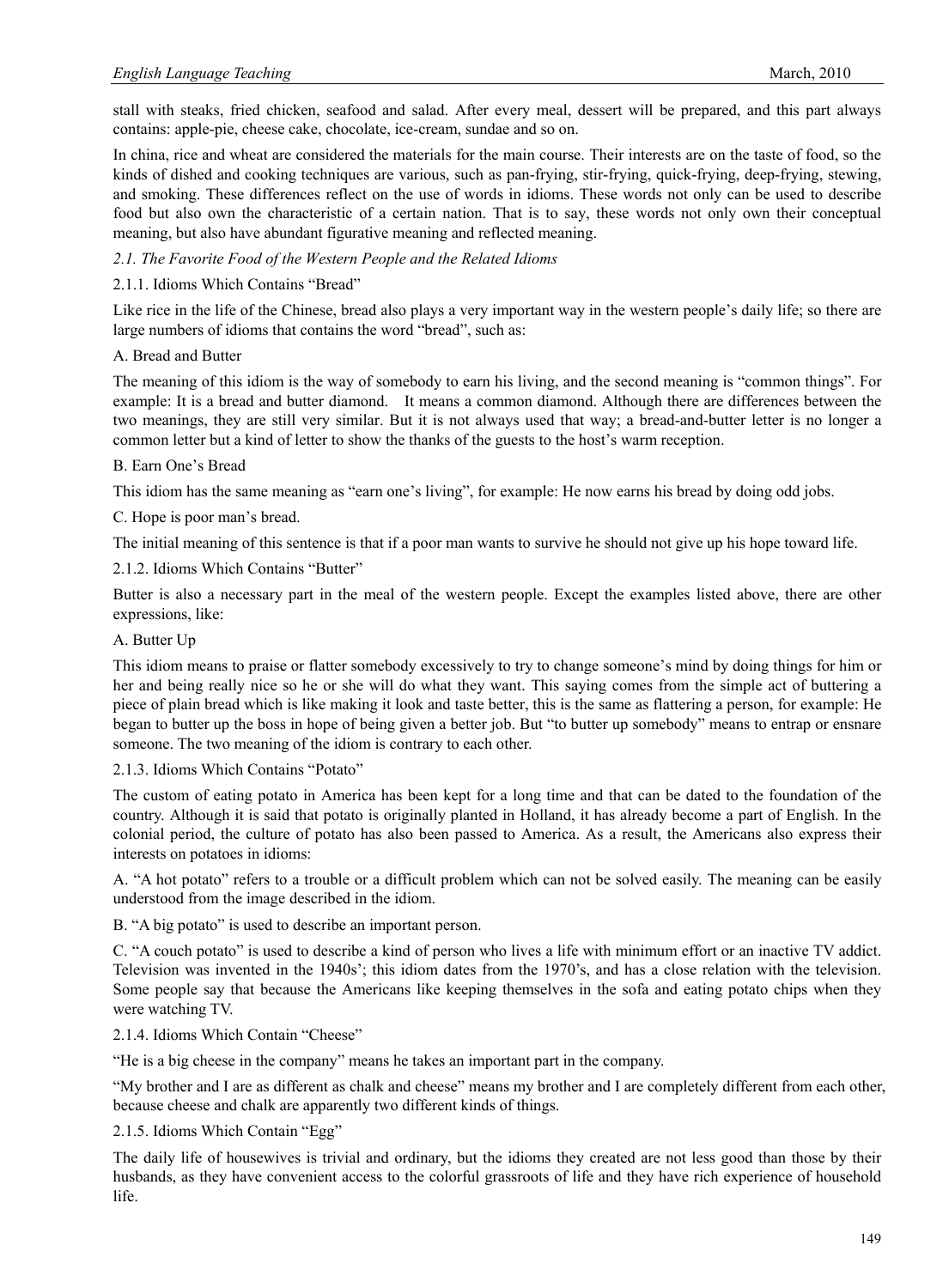## A." Over-Egg the Pudding"

It is to spoil something by trying too hard to improve it. To add too many eggs to a pudding, or even to add more to the instant cake makes it unnecessary, is to go too far, to be excessive, hence the current meaning of "to exaggerate", for example:

As a director, I think he has a tendency to over-egg the pudding with a few too many gorgeous shots of the countryside.

## B .An Egg-Head

This idiom comes from the ancient Greece story and it refers to the intellectual people, for in English, "egg" is usually used to express the positive meaning.

Except above, people use "Good Egg" to describe a good person and "golden eggs" means great benefits.

2.1.6. Idioms Which Contain "Cake"

Western people like cooking and baking different deserts, which not only reflect their eating habits but also their high quality lives.

## A. A Piece of Cake

It means it is easy to solve the problem.

B. "Take the Cake" means to be the best or to be the first. For example:

I have heard of a lot of crazy stories, but this one takes the cake.

C. To have one's cake and eat it.

This idiom means "to have the advantages of two things which contradict each other". This saying first turned out in the proverbs collected by John Heywood. The cake will disappear after one eats it, and it is impossible to keep it and eat it at the same time. This saying can be seen in many languages like in French, people will use "you can not have the cloth and keep the money" to replace that, for the modern and fashionable cloth is the unique character of France, and in Italy, they will ask: "Do you want to eat your cake and still have it in your pocket?". These expressions can also reflect that: behind every idiom, there are different histories and cultures of different nations.

2.1.7. Idioms Which Contain "Cream" and "Cheese"

The developing and advancement of animal husbandry in English-speaking countries make milk products popular in these countries, and this is also reflected in idioms.

A. Cream of the Crop

It means the outstanding people or the best of everything. Cream rises to the top, and the top is associated with the best. And cream is considered the best part of un-homogenized milk. For example:

We are looking to hire only the cream of the crop.

## B. A Big Cheese

It means an important person but it is usually said sarcastically. Some cheese has a very noticeable smell. A big cheese will be noticeable. The sarcasm comes from the fact that the smell is sometimes unpleasant. For example:

If you want a raise in pay, you have to be nice to the big cheese.

2.1.8. Peanuts

In the United States, you can buy lots of peanuts for a dollar, so each peanut is worth very little. That is why this idiom means be a very small amount of money.

For example:

I am glad that you worked hard all summer selling lemonade and saved five hundred dollars, but to be honest, that is peanuts when it comes to paying for your college education.

2.1.9. Idioms Which Contain "Salt"

Salt was an expensive necessity in the past time, and it is also an indispensable sauce in the meal. In the middle ages, in the upstream society, if the host invited guests to have dinner at home, they would put the salt pot in the right middle of the table, and ask the honored guest to sit in front of the salt pot in order to show his or her respect. Others would sit on the sides of the long table.

## 2.1.10. Idioms Which Contain "Milk"

A. "Cry over spilled milk" means to be regretful to the fault that you made but you can not change the result. For example: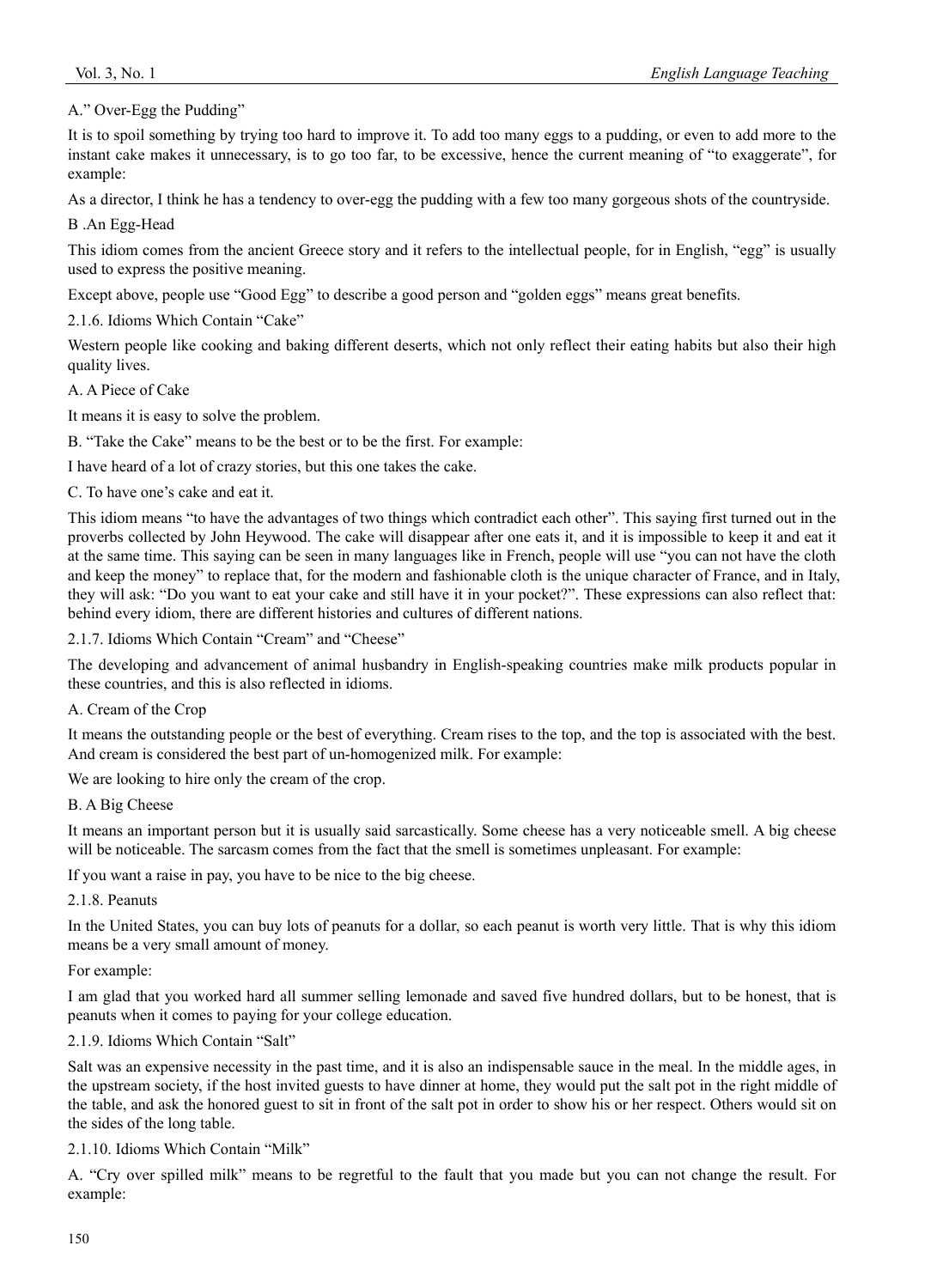I really feel regretful about it now, but there is no use crying over spilled milk.

B. "Milk and Water" means boring things and persons. It has the same meaning as "the Plain Water" in the Chinese saying. The difference between the two languages is decided by the different living style of the two races.

2.1.11. Idioms Which Contain "Fish"

From the ancient time till now, people who live in the countries on the sea depend on the fishing industry, most of their living resources are fish. So idioms containing fish are many:

A. Every little fish would become a whale.

This sentence is used to encourage people to become a successful man.

- B. Cut no fish till you get them.
- C. Never offer to teach fish to swim. This idiom has the same meaning as the Chinese idiom "ban men nong fu".
- D. Who would catch fish must not mind getting wet.
- E. A Big Fish in A Small Pond.

This saying also has the similar meaning in Chinese and the difference is that they compare people with different animals, for example: the English sentence, "She was the kind that would rather be a big fish in a small pond" can be translated to "Ta shi na zhong ning wei ji tou bu zuo feng wei de ren".

2.1.12. Idiom Which Contain "Wine"

Western people can not have a dinner without wine, whisky, grape wine, and various beers. These are all their favorite beverages, which can be reflected in idioms.

- A. "There are less to every wine". This sentence means nobody is perfect in the world.
- B. Wine and wenches empty men's purses.
- C. Wine is a turncoat, first a friend, then an enemy.
- D. Wine is old men's milk.
- E. Wine makes all kinds of creatures at table.
- F. Wine and judgment mature with age.
- G. Bacchus hath drowned more men than Neptune.

In this sentence, Bacchus is the Roman name for Dionysus, god of wine, son of Zeus and Semele, a daughter of Cadmus. Neptune is the name of the god of sea in the Roma mythology, so this sentence can be translated directly as "wine drowned more men than the ocean".

#### h. In wine there is truth.

#### *2.2. The Words of Diet Used in Chinese Idioms*

Compared with the warm temperate maritime climate of the Great Britain, the continental climate of China makes it an agricultural country. Because of the particular national conditions, the large numbers of people and the shortage of average natural resources make the need for food more urgent. Grains are planted in abundance in all directions of the whole country, among them, corns, wheat, rice are the most popular ones. Although meat, especially pork is Chinese people's favorite food, the expensive price can not be accepted by most of the people in the past. As a result, the kinds of dishes are abundant, and the shortage of food makes the Chinese people explore their intelligence and invented many cooking methods to cook food, which make Chinese dishes famous both at home and abroad.

#### 2.2.1. Rice

The importance of rice in China can be compared to bread in English. It is the main course in almost every meal of all the families especially in the southern part of China. There are a lot of idioms which contain the symbol of "rice", that is "mi"in Chinese, such as:

A. Qiao fu nan wei wu mi zhi chui

It means no matter how clever a housewife is, she can not cook without materials.

B. Bu wei wu dou mi zhe yao

It is used to describe a person who never gives up his principles to be a better man when he is faced with benefits.

C. Bai yang mi yang bai yang ren

It means everyone is different in their minds, appearances and the way they treated others.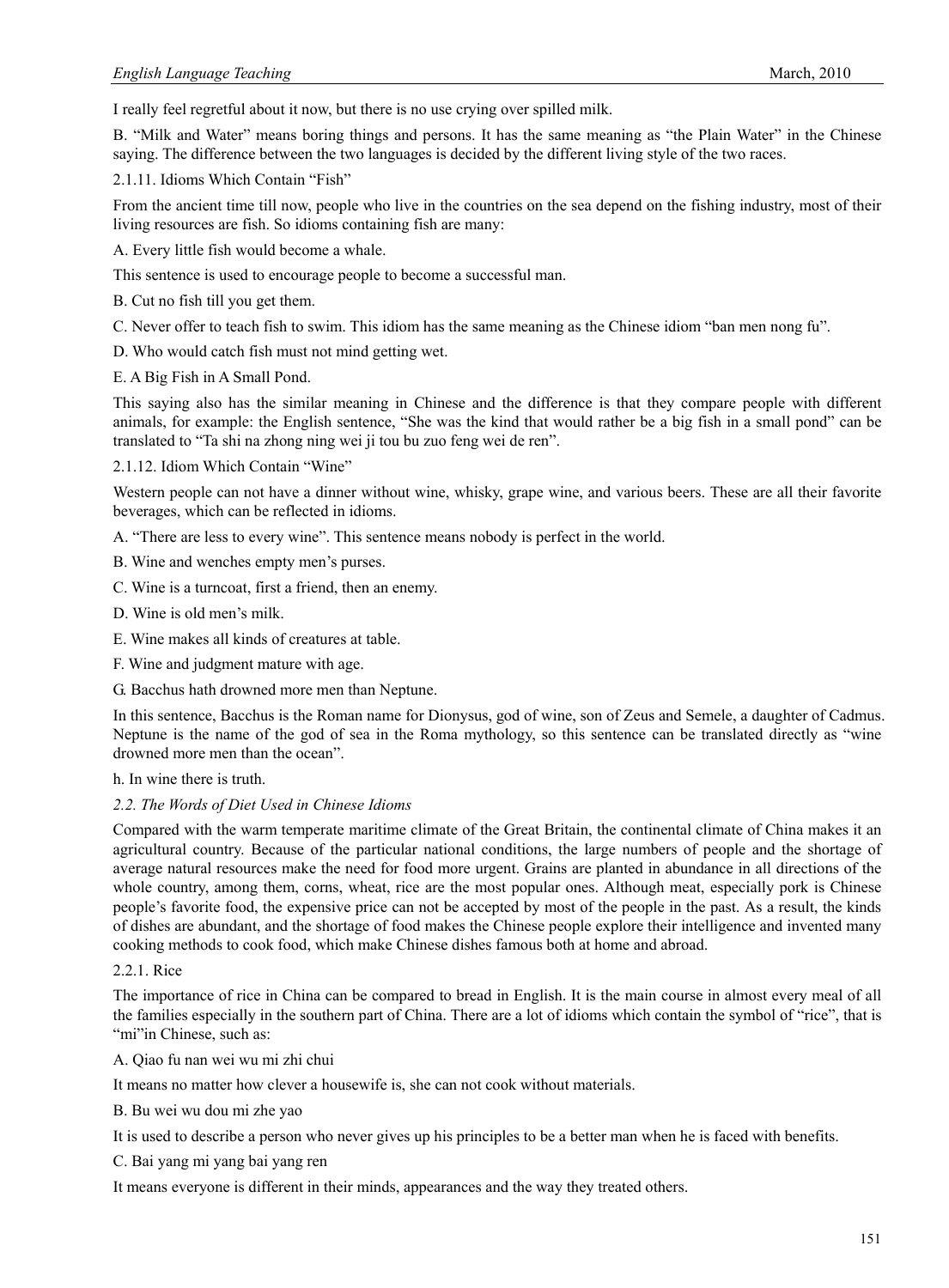## 2.2.2. Other vegetables

Except rice, Chinese people also like eating vegetables, bean curd, lotus root, and sauce, so the idioms of diet are:

A. Dao zi zui, dou fu xin

It means although the person likes scolding others, actually he is a kind man. For example: Although his mouth is sharp as the knife, his heart is soft like the bean curd.

#### B.Huang hua cai dou liang le

It means everything is late, "huang hua cai " is a kind of vegetable which is common in Chinese dishes, but here it is a metaphor, and it is compared to somebody or something which is late to do something or which is delayed and can not be solved any more.

C .Luo bo bai cai, ge you suo ai

In this sentence there are two common vegetables, and it is traditionally used to talk about people who have different opinions and could not agree with the others. But it is usually translated as "every man has his hobbyhorse", which can not be directly translated to "everyone loves his cabbage and radish".

D. Ou duan si lian

In Chinese literature works, authors choose this idiom to describe a special relationship between two people, especially a man and a woman who still keeps contact with each other after they break up. "ou"is a kind of vegetable planted in the south of china, the character of it is when it is cut apart, there are still fiber connect each part of it. In translation, it can not be translated directly into "lotus root" because it is not familiar to the western people.

## **3. Different Ways of Translation on Different Diet Idioms in English and Chinese**

- *3.1 Finding the Same Structure in English and Chinese Idioms*
- 3.1.1. Completely Similar Structures
- A. Idioms Which Have the Same Structure but Can Not Be Translated Directly
- a. "Kill the Goose" that Lays the Golden Eggs

At the first sight of this idiom, if you are familiar with Chinese idioms, it is easy to find the sentence that has the same structure in Chinese that is "sha ji qu luan", except this, by considering the habit of word-using of the western people, it can be easier for you to understand the meaning of the phrase or sentence, because the word "goose" in English always has the same meaning as "chicken" in Chinese.

b. "A Piece of Cake" can be easily translated into "xiao cai yi die" if you know

this Chinese idiom and the Chinese culture on dishes and diet.

c. "As a man sows, so shall he reap"

This idiom can be translated into "zhong gua de gua, zhong dou de dou". In both of English and Chinese there are similar expressions, so it is easy to translate this kind of idioms.

d. In the idiom "to have one's cake and eat it" can be translated into "yu yu xiong zhang liang zhe jian de" for in Chinese idiom here is a saying: "yu yu xiong zhang bu ke jian de".The meaning is when you are in such a condition, you must choose one and give up the other one .They both have the same meaning. But in most of the time, because of the great differences in English and Chinese culture we can not always find the idioms which have both similar structures and similar meanings, For example: From the structure of the idiom "one cannot make a silk pure out of a sow's ear" people will at once find an idiom which has the same structure in Chinese, that is "qiao fu nan wei wu mi zhi chui ", but in the following sentence, you will find problems:

What is the use of a scholarship to that boy? He will never be a gentleman; you might as well try to make a silk purse out of a sow's ear.

In this sentence, the meaning of this idiom is "you cannot make something good of what is by nature bad or inferior in quality". Apparently, "sow's ear" refers to "bad material", and silk purse refers to good things, so the Oxford Dictionary translate this idiom into "huai cai liao zao bu chu hao dong xi" which means one can not make productions with good quality from bad materials. On this point it has the similar meaning with the Chinese saying, "xiu mu bu ke diao".

B. Idioms Which Has the Same Structure And The Same Figurative Meaning

This kind of idiom takes a little part in languages. They have the same structures and the same figurative meaning, so translating them directly not only can make the readers understand but also does well for keeping the original style of the material. For example, "tang yi pao dan" can be translated directly into "sugar-coated bullets" and "sour grapes" can be translated directly into "suan pu tao", and the peculiar reason is that because of the communication between the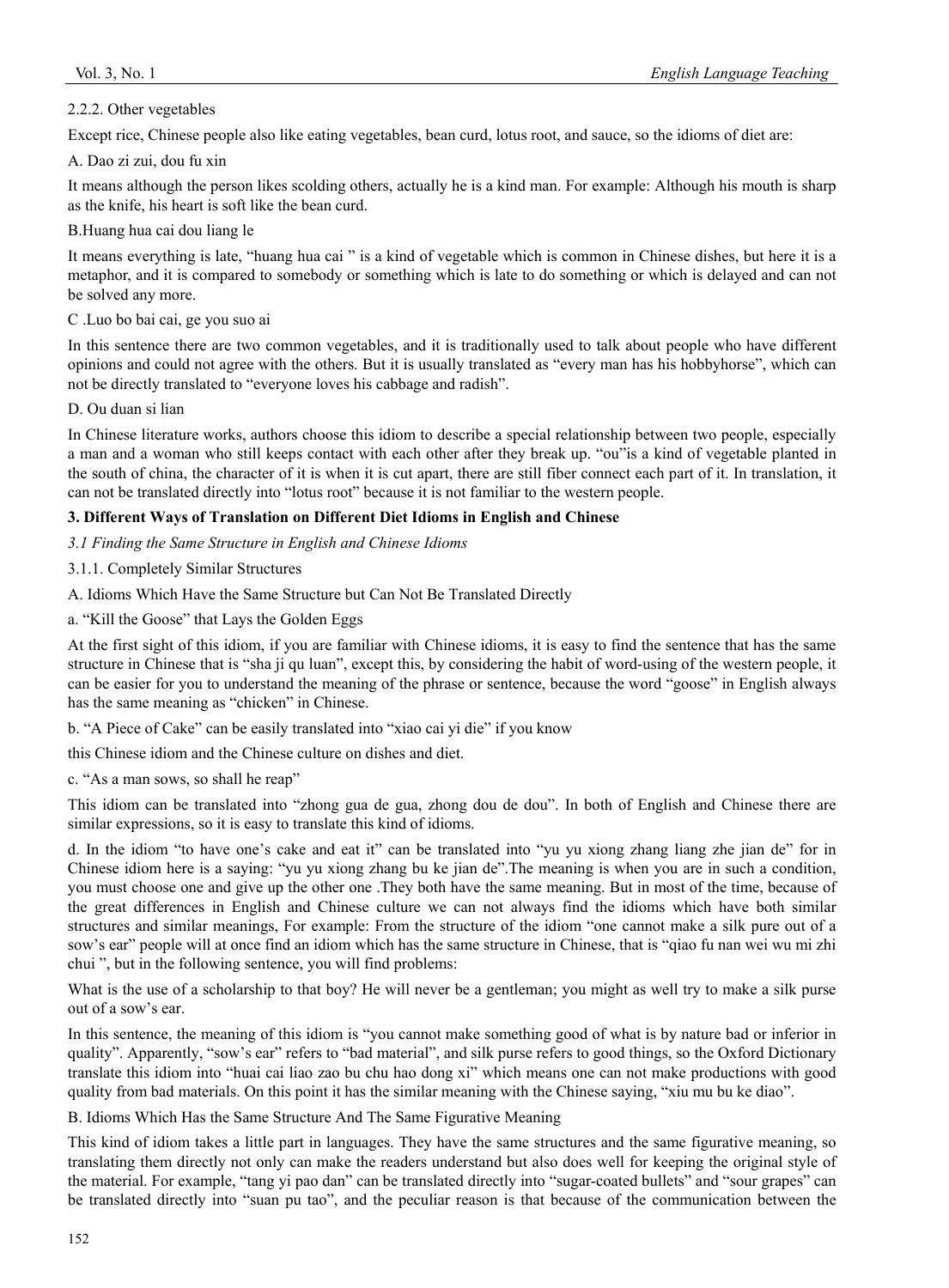western and eastern, some new words are introduced from one country to another and become one part of the local people as time passes by.

#### *3.2. Idioms Which Have Not Similar Structures*

Except above idioms, there are also idioms in English which have not the corresponding sayings in Chinese idioms, so we should translate them indirectly by using other words we usually use to express such ideas, for example, "Above the salt". From the literal meaning no one knows the figurative meaning of it, and we must know the idiom comes from an ancient story related to the eating custom of the middle age English people, and the habit of putting salt in front of honored people, so the meaning is being in a position of honor, when we translate the idiom we can say "bei zun wei shang bin".

Another example is "spill the beans" which means to reveal or make known a secret or a piece of information, only translating the literal meaning will make people confused and cause troubles, so we can refer to the source of the idiom and found it come from an ancient Greek story about their selection system, as a result, it can be translated into "to make known a secret".

#### *3.3 Translation Methods from Chinese to English*

3.2.1. Find the same structure in English, and change the improper word to the one they used to use, for example:

"ning wei ji tou, wu wei niu hou"is one of the popular Chinese idioms, but in English, "chicken" is always used to describe a coward man, in Chinese, "ji tou" has the positive meaning, and in English "dog" has a positive meaning, so this idiom should be translated as "better be the head of a dog than the tail of a lion".

The same case also happens in the idiom, "gua yang tou mai gou rou", it used to be translated as "cry up wine and sell vinegar" or "offer chaff for grain".

3.2.2. When the literal meaning is not used as frequent as its figurative meaning.

Idioms should be added the figurative meaning after the literal meaning when translation.

For example, "jiang hai shi lao de la" can be translated as "The old ginger is spicy". And then add "older people have more experienced" after that.

#### **4. Conclusion**

As an important part in languages, idioms take the heavy responsibility of spreading culture and put forward the civilization of a nation or a community. Each idiom contains a small part of the customs of the local people. This article sets a sight from the angle---the idiom which contains words of diet as an introduction of large numbers of idioms in both English and Chinese, to show the different cultures behind them and the different values reflected by these idioms.

These differences are decided by the history background, different living habits and customs, even the geography environment, and their particular climates and reflected in every aspect in their lives. Language absolutely is not an exception. Idioms are largely shaped by the laboring people when they are working, in order to understand them, we should have enough knowledge about their daily life, their history and their customs. Another source is the influences from other country which contains the introduction of costume, festival, food, word, language and so on. The influence also comes from different religions, as Christ is the major religion in England and many other idioms came from the bible. Except above, idioms are also influenced by some mythologies in the ancient time, like the Greek mythology and Aesop's Fables. Chinese idioms are the same. Some words come from their daily life and some of them from the fairy tales and the long history. As the need of communication become more and more urgent between countries in the world, the exchange of culture and knowledge is also an important mission.

Translation is a proper way of spreading culture to other countries, and the translation on idioms is no doubt a good action to put this idea into practice, for translation, enough knowledge of the history, geography, custom is necessary, what is more important is the skills of translation, we not only should express the ideas exactly to the both sides, but should master methods on translation, making translation a kind of art , except carrying forward the fine traditions of the former translators in this field, like keeping the principles on translation : keeping the style of the original material, expressing the original idea of the author of the original text, and keeping to the fact, later translators should make more efforts to summarize their own translation skills from their practices and experiences. Only by sticking to the translation principles and deep study and research on the culture can make idiom a more effective medium in the course of cross-culture communication.

## **References**

Authony Esler. (1994). *The western world,* volume 2. New Jersey: Prentice-Hall, Englewood Clifts. David A. Thayne. (2002). *Easy English expressions for everyday use*. Beijing: New World Publishing House. Hands Penny. (1996). *Chambers English dictionary of idioms*. Prentice Hall, Inc.